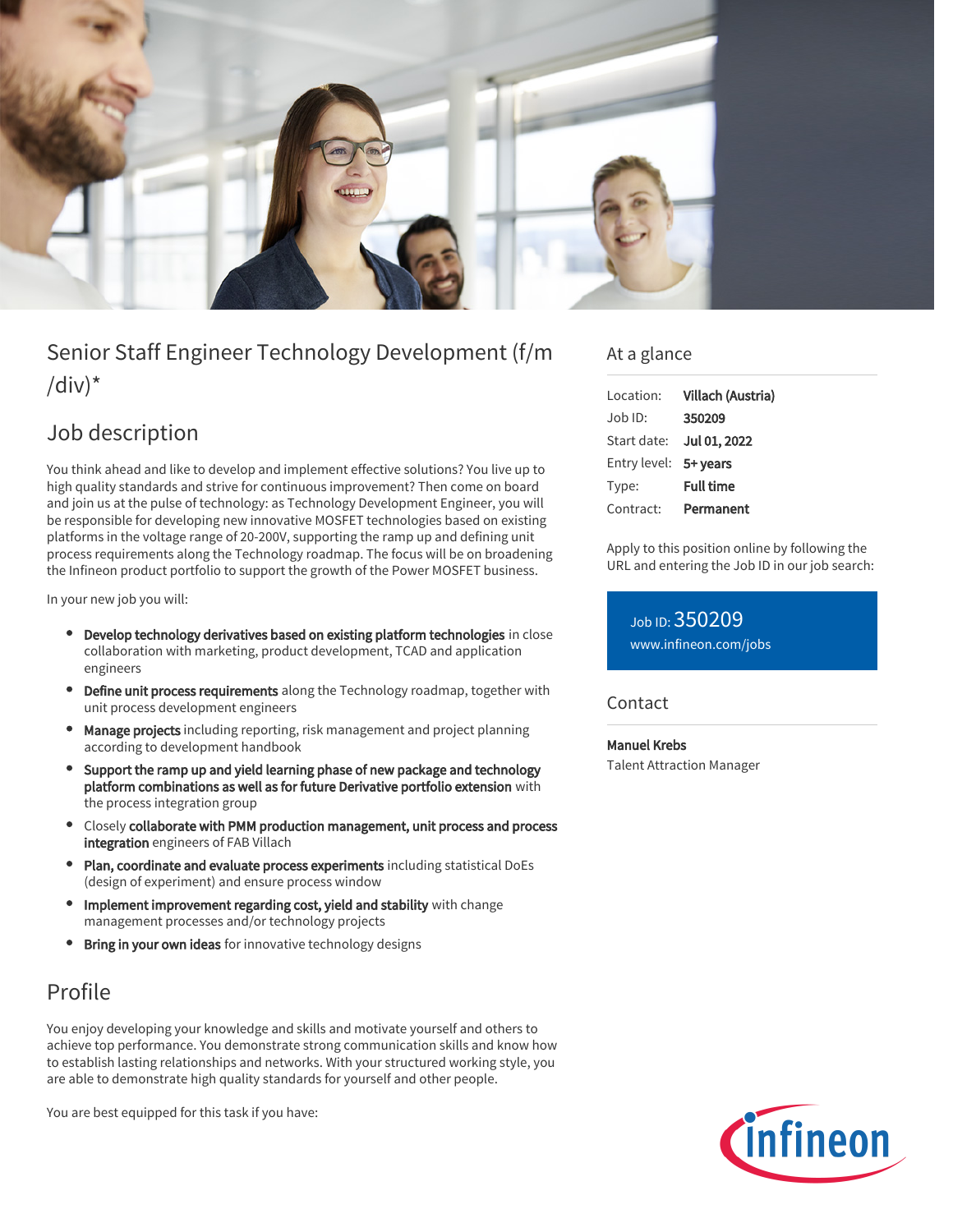- A University degree in Electrical Engineering, Material Sciences, Physic s or comparable
- 5+ years of relevant experience in project management, technology development or process integration
- **Project management experience, ideally as project or sub-project manager**
- Sound knowledge in semiconductor process technology and semiconductor physics
- Knowledge of MOSFET technologies and product portfolio of Infineon is an advantage
- Excellent English communication skills and basic German skills or willingness to learn it as a plus

We offer competitive salaries and additional benefits based on your performance, experience and qualification. The employment is in accordance with the collective salary and wage agreement for employees of the electrical and electronics industry, employment group H (https://www.feei.at/wp-content/uploads/2021/04/minimumsalaries-white-collar-workers-2021.pdf). The monthly salary is paid 14 times p.a. We offer a higher compensation depending on your expertise and skills.

## Benefits

• Villach: Coaching, mentoring networking possibilities; Wide range of training offers & planning of career development; International assignments; Different career paths: Project Management, Technical Ladder, Management & Individual Contributor; Flexible working conditions; Home office options; Part-time work possible (also during parental leave); Sabbatical; Child care in Villach & Klagenfurt; On-site social counselling and works doctor; Health promotion programs; On-site canteen; Private insurance offers; Wage payment in case of sick leave; Corporate pension benefits; Flexible transition into retirement; Performance bonus; Accessibility, access for wheelchairs

## Why Us

#### Part of your life. Part of tomorrow.

Infineon is a world leader in semiconductor solutions that make life easier, safer, and greener. Our solutions for efficient energy management, smart mobility, and secure, seamless communications link the real and the digital world.

#### – Power & Sensor Systems (PSS) drives leading-edge power management, sensing and data transfer capabilities –

Infineon PSS semiconductors play a vital role in enabling intelligent power management, smart sensitivity as well as fast and reliable data processing in an increasingly digitalized world. Our leading-edge power devices make chargers, adapters, power tools and lighting systems smarter, smaller, lighter and more energyefficient. Our trusted sensors increase the context sensitivity of "things" and systems such as HMI, and our RF chips power fast and reliable data communication. [Click here](https://www.infineon.com/cms/en/careers/working-at-infineon/PSSDreamJob/) for more information about working at PSS with interesting employee and management insights and an overview with more #PSSDreamJobs.

At Infineon in Villach you shape the technologies of tomorrow and work in an international environment with more than 3.900 colleagues from over 70 nations. Your personal contribution will be valued and appreciated as the cornerstones of our success. And all that in beautiful surroundings which guarantee a high quality of life.

The City of Villach is located in the center of Carinthia, Austria's southernmost province, in close proximity to the Italian and Slovenian border. Due to its particular geographic location and the outstanding natural beauty of the region, Villach and the whole province of Carinthia have for generations been popular holiday destinations for people from all over the world. Living in Austria also has many social, health-care-related and